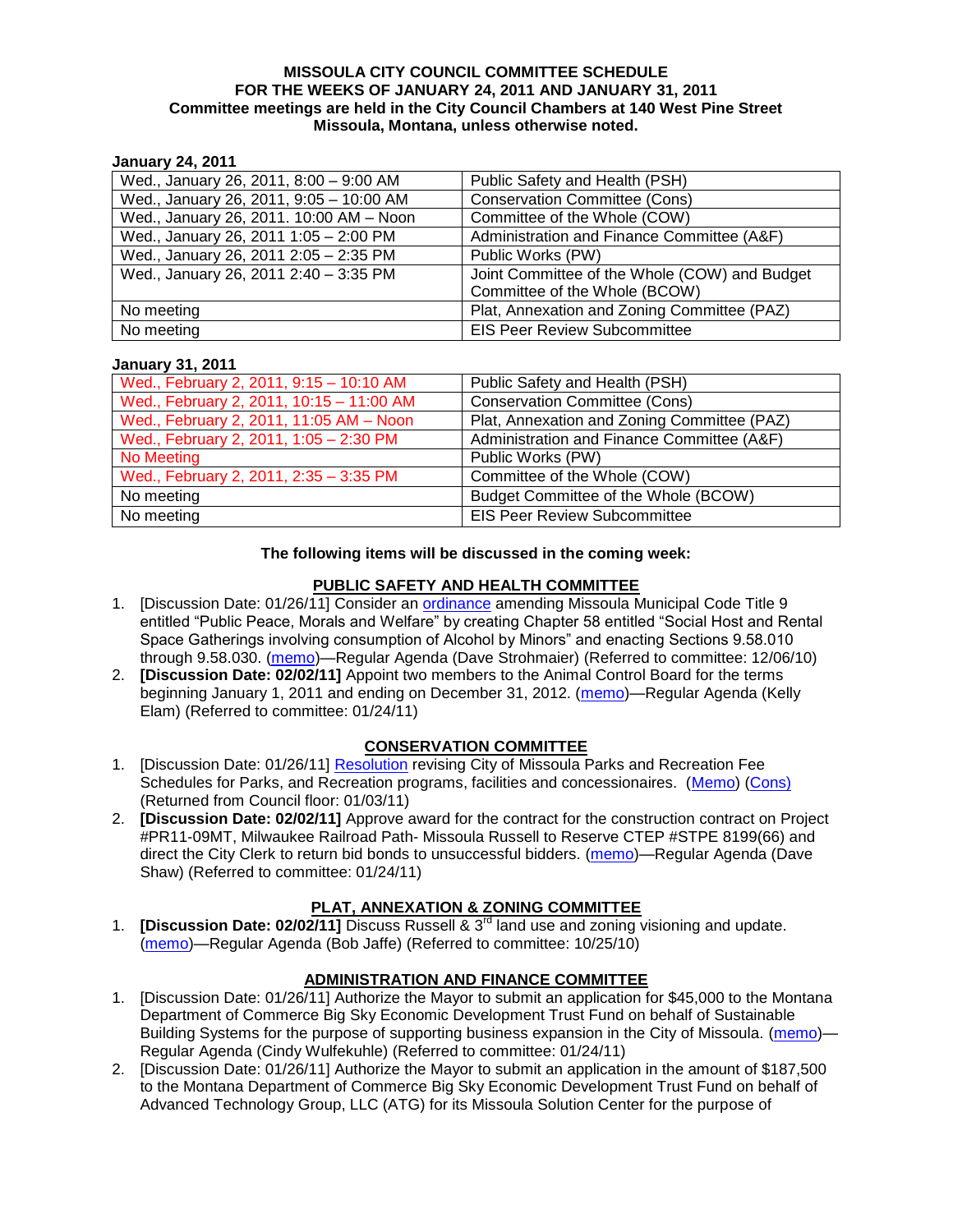supporting business expansion in the City of Missoula. [\(memo\)](http://www.ci.missoula.mt.us/DocumentView.aspx?DID=5429)—Regular Agenda (Cindy Wulfekuhle) (Referred to committee: 01/24/11)

- 3. **[**Discussion Date: 01/26/11 **AND 02/02/11]** [Resolution](http://www.ci.missoula.mt.us/DocumentView.aspx?DID=5282) of the City Council awarding Community Development Block Grant (CDBG) and HOME Investment Partnerships Program (HOME) funds to certain organizations and directing staff to negotiate contracts and agreements with said organizations. [\(Memo\)](http://www.ci.missoula.mt.us/DocumentView.aspx?DID=5306) [\(A&F\)](http://www.ci.missoula.mt.us/Archive.aspx?ADID=3366) (Returned from Council floor: 01/24/11)
- 4. **[Discussion Date: 02/02/11]** Homelessness and Housing Instability in Missoula Report 2010. [\(memo\)](http://www.ci.missoula.mt.us/DocumentView.aspx?DID=5427)—Regular Agenda (Cindy Wulfekuhle) (Referred to committee: 01/24/11)
- 5.

# **PUBLIC WORKS COMMITTEE**

- 1. [Discussion Date: 01/26/11] Approve the purchase of five 2011 Dodge Charger Patrol Cars from Ronan Dodge of Ronan for \$27,300 each; a total of \$136,500 for all five cars. [\(memo\)](http://www.ci.missoula.mt.us/DocumentView.aspx?DID=5417)—Regular Agenda (Jack Stucky) (Referred to committee: 01/24/11)
- 2. [Discussion Date: 01/26/11] Resolution to order curb and sidewalk improvement project 09-057 in the Slant Streets area Phase III. [\(memo\)](http://www.ci.missoula.mt.us/DocumentView.aspx?DID=5419)—Regular Agenda (Monte Sipe) (Referred to committee: 01/24/11)

# **COMMITTEE OF THE WHOLE**

- 1. [Discussion Date: 01/26/11 AM] Joint meeting of the Mayor, City Council and County Commission; a facilitated quarterly OPG review as directed in the [Interlocal Agreement](ftp://ftp.ci.missoula.mt.us/Documents/Mayor/OPG/Adopted-ILA-2005.pdf) [\(Agenda 1/26/11\)](http://www.ci.missoula.mt.us/DocumentView.aspx?DID=5466)—Ongoing (Mayor Engen)
- 2. [Discussion Date: 01/26/11 PM] **Joint meeting with the Budget Committee of the Whole:**
- 3. Review referrals to Committee of the Whole to see if any items can be removed. [\(memo\)](http://www.ci.missoula.mt.us/DocumentView.aspx?DID=5309) Regular Agenda (Ed Childers) (Referred to committee: 01/03/2011)
- 4. [Discussion Date: 01/26/11 PM] Update on the quarterly budget report [\(memo\)](http://www.ci.missoula.mt.us/DocumentView.aspx?DID=3554).—Regular Agenda (Lyn Hellegaard) (Referred to committee: 04/26/10)
- 5. [Discussion Date: 01/26/11 PM **AND 02/02/11**] Discuss the quarterly budget report. [\(memo\)](http://www.ci.missoula.mt.us/DocumentView.aspx?DID=4916)—Regular Agenda (Lyn Hellegaard) (Referred to committee: 11/08/10)
- 6. [Discussion Date: 01/26/11 PM **AND 02/02/11]** Administration and Council discuss legislative matters. [\(memo\)](http://www.ci.missoula.mt.us/DocumentView.aspx?DID=5433)—Regular Agenda (Ed Childers) (Referred to committee: 01/24/11)
- 7. **[Discussion Date: 02/02/11]** Missoula Greater Downtown Master Plan Achievements 2009-2010. [\(memo\)](http://www.ci.missoula.mt.us/DocumentView.aspx?DID=5426)—Regular Agenda (Dave Strohmaier) (Referred to committee: 01/24/11)

### 

#### **The following items have been referred to City Council committees, but the committees will not discuss them in the coming week:**

### **PUBLIC SAFETY AND HEALTH COMMITTEE**

- 1. Police Department Update Ongoing in Committee. (Mark Muir)
- 2. Fire Department Update Ongoing in Committee (Mike Painter)
- 3. Health Department Update Ongoing in Committee. (Ellen Leahy)
- 4. An [ordinance](ftp://ftp.ci.missoula.mt.us/Packets/Council/2008/2008-12-15/2008CatOrdinanceAmendment%5B1%5D.pdf) amending Missoula Municipal Code Chapter 6.09 entitled "Missoula Cat Ordinance" section 6.09.010 through 6.09.090 to amend definitions, to limit the number of cats over the age of four months that a person, family, or household can harbor, keep, or maintain to five and to enact other general amendments. [\(PS&H\)](ftp://ftp.ci.missoula.mt.us/Packets/Council/2008/2008-12-15/081210psh.pdf) (Returned from Council floor: 01/12/09)
- 5. An [ordinance](ftp://ftp.ci.missoula.mt.us/Packets/Council/2008/2008-12-15/DogOrdinance--PSHrevisions.pdf) amending Missoula Municipal Code Title 6 entitled "Animals" generally amending Chapter 6.04 entitled "Animals Running at Large" and Chapter 6.08 entitled "Dogs and Pet Shops," increasing the fee when an animal is impounded and establishing a fee for a boarding kennel license. [\(PS&H\)](ftp://ftp.ci.missoula.mt.us/Packets/Council/2008/2008-12-15/081210psh.pdf) (Returned from Council floor: 01/12/09)
- 6. Review implementation of the Missoula Outdoor Lighting Ordinance [\(memo\)](http://www.ci.missoula.mt.us/DocumentView.aspx?DID=4420).—Regular Agenda (Dave Strohmaier) (Referred to committee: 08/09/10)

### **CONSERVATION COMMITTEE**

- 1. Information on Trail Projects [\(memo\)](http://www.ci.missoula.mt.us/DocumentView.aspx?DID=4477).—Regular Agenda (Marilyn Marler) (Referred to committee: 08/23/2010)
- 2. Budget update on aquatics. [\(memo\)](http://www.ci.missoula.mt.us/DocumentView.aspx?DID=4917)—Regular Agenda (Lyn Hellegaard) (Referred to committee: 11/08/10)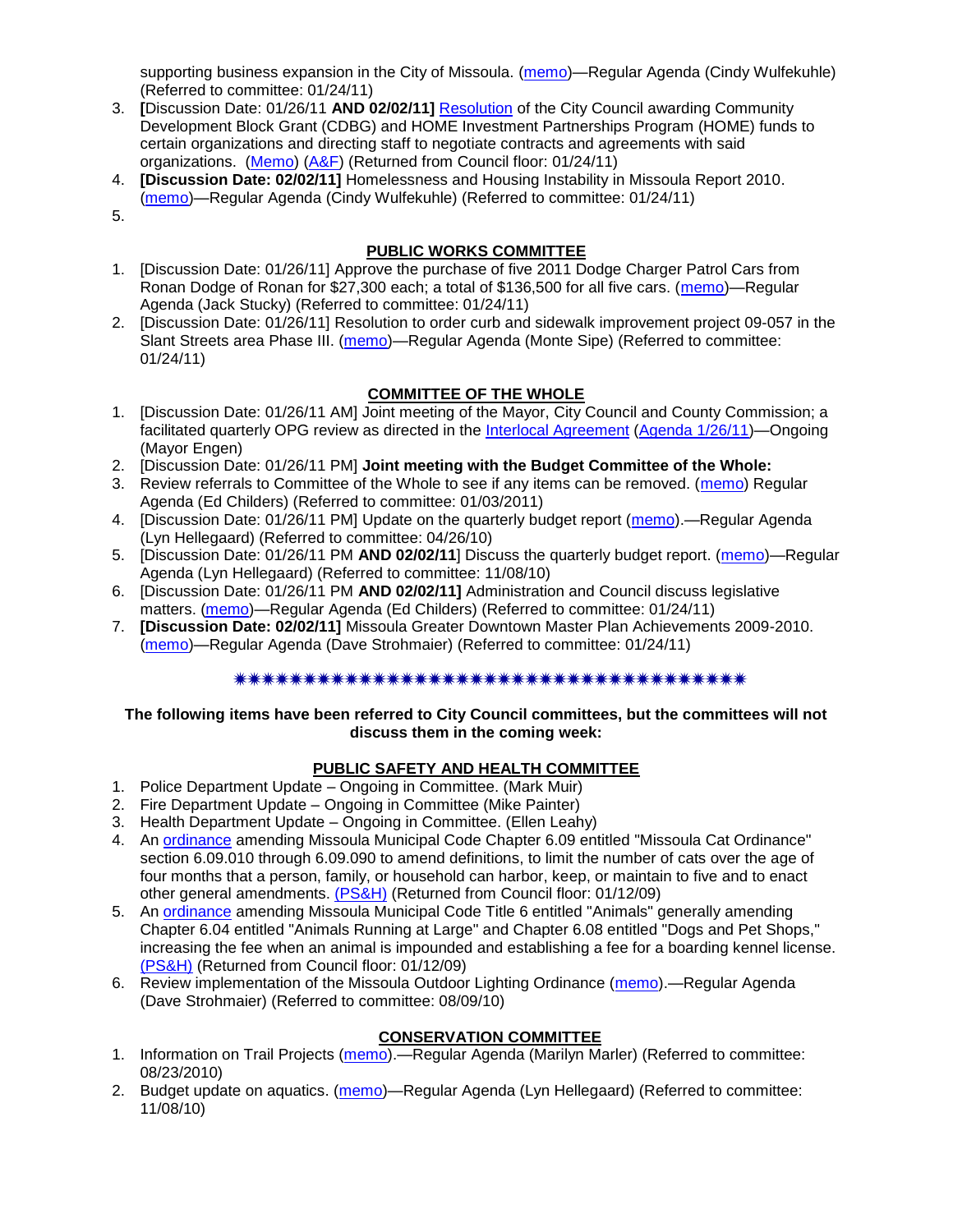- 3. Reorganization of conservation lands advisory committees. [\(memo\)](http://www.ci.missoula.mt.us/DocumentView.aspx?DID=4957)—Regular Agenda (Marilyn Marler) (Referred to committee: 11/08/10)
- 4. Consider a new ordinance that will create a process and criteria for the naming of public parks, trails, open space, and recreation facilities. [\(memo\)](http://www.ci.missoula.mt.us/DocumentView.aspx?DID=4848)—Regular Agenda (Jackie Corday) (Referred to committee: 10/25/10)
- 5. Approve an agreement between the City and Garden City Harvest (GCH) to allow for community gardens on City owned properties that will be identified in the future. [\(memo\)](http://www.ci.missoula.mt.us/DocumentView.aspx?DID=4847)—Regular Agenda (Jackie Corday) (Referred to committee: 10/25/10) (Item tabled in committee 12/08/2010)
- 6. Annual tree planting program update. [\(memo\)](http://www.ci.missoula.mt.us/DocumentView.aspx?DID=5425)—Regular Agenda (Renee Mitchell) (Referred to committee: 01/24/11)
- 7. Appoint one member to the Conservation District for the term beginning January 1, 2011 and ending on December 31, 2013. [\(memo\)](http://www.ci.missoula.mt.us/DocumentView.aspx?DID=5204)—Regular Agenda (Kelly Elam) (Referred to committee: 12/13/10)

### **PLAT, ANNEXATION & ZONING COMMITTEE**

- 1. Annexation. (see separate list at City Clerk's Office for pending annexations) (Ongoing in Committee)
- 2. Update the Rattlesnake Valley Comprehensive Plan Amendment [\(memo\)](ftp://ftp.ci.missoula.mt.us/Packets/Council/2007/2007-04-02/Referrals/Rattlesnake_Plan_Update_referral.pdf).—Regular Agenda (Dave Strohmaier) (Referred to committee: 04/02/07)
- 3. Request to rezone the property legally described as Lot 3 of Scott Street Lots Subdivision, located in Section 16, T13N, R19W, P.M.M. form D (Industrial) to I-1 (Light Industrial), based on the finding of fact and conclusions of law. (PAZ [05/21/08\)](ftp://ftp.ci.missoula.mt.us/Packets/Council/2008/2008-06-02/080521paz.pdf) (Returned from Council floor: 6/2/08)
- 4. Ongoing discussion of City planning issues with members of the Planning Board.—Regular Agenda (Bob Jaffe) (Referred to committee: 3/20/06)
- 5. Consider a resolution of intention to annex City and UM properties located in the southeastern quadrant of the City and schedule a public hearing in accordance with Montana Code Annotated Part 44 government lands method of annexation. [\(memo\)](http://www.ci.missoula.mt.us/DocumentView.aspx?DID=4845)—Regular Agenda (Carla Krause) (Referred to committee: 10/25/10)
- 6. Consider a request to rezone property at 620 Addison and 826 Kern. [\(memo\)](http://www.ci.missoula.mt.us/DocumentView.aspx?DID=5088)—Regular Agenda (Tim Worley) (Referred to committee: 11/22/10)
- 7. Resolution repealing resolution No. 7404 and declaring the annexation of Lots 53 and 54 Dinsmore's Orchard Homes No. 5 null and void. [\(memo\)](http://www.ci.missoula.mt.us/DocumentView.aspx?DID=5349)—Regular Agenda (Jessica Miller) (Referred to committee: 01/10/11)

# **ADMINISTRATION AND FINANCE COMMITTEE**

- 1. Approve claims. (Ongoing) (Consent Agenda)
- 2. Approve journal vouchers. (Ongoing) (Consent Agenda)
- 3. Approve budget transfers. (Ongoing) (Consent Agenda)
- 4. An ordinance amending the municipal code as it relates to bike licensing.  $(A\&F)$  (Returned from council floor: 12/15/08)
- 5. Implications of establishing maintenance districts. [\(memo\)](ftp://ftp.ci.missoula.mt.us/Packets/Council/2009/2009-05-11/Referrals/MaintenanceDistricts.pdf) Regular Agenda (Bob Jaffe) (Referred to committee: 05/11/09)
- 6. Clarify position of council member who also serves on the board of a non-profit agency that has dealings with the city. [\(memo\)](http://www.ci.missoula.mt.us/DocumentView.aspx?DID=1840) – Regular Agenda (Ed Childers) (Referred to committee: 07/20/2009)
- 7. Review the FY 2011-15 capital improvement projects (CIP). [\(memo\)](http://www.ci.missoula.mt.us/DocumentView.aspx?DID=3522) Regular Agenda (Brentt Ramharter) (Referred to committee: 04/19/2010)
- 8. Amend Council rules to change the Council's regular meeting schedule to two meetings per month [\(memo\)](http://www.ci.missoula.mt.us/DocumentView.aspx?DID=4027).—Regular Agenda (Marty Rehbein) (Referred to committee: 06/07/10)
- 9. Discuss the disposition of surplus city property. [\(memo\)](http://www.ci.missoula.mt.us/DocumentView.aspx?DID=4862)—Regular Agenda (John Newman) (Referred to committee: 10/25/10)
- 10. Amend the FY 2010 budget to appropriate expenditures that were not identified in the original budget. [\(memo\)](http://www.ci.missoula.mt.us/DocumentView.aspx?DID=4883)—Regular Agenda (Brentt Ramharter) (Referred to committee: 11/01/2010)
- 11. Discuss outstanding third-party contracts. [\(memo\)](http://www.ci.missoula.mt.us/DocumentView.aspx?DID=4956)—Regular Agenda (Lyn Hellegaard) (Referred to committee: 11/08/10)
- 12. Review the city's current policy for charging the public for various city-produced documents [\(memo\)](http://www.ci.missoula.mt.us/DocumentView.aspx?DID=5143) Regular Agenda (Dave Strohmaier) (Referred to committee: 12/06/10)
- 13. Confirm the reappointment of Mark Muir to the Impact Fee Advisory Committee completing a term commencing December 1, 2010 and ending November 30, 2014. (Returned from Council floor: 11/1/10)